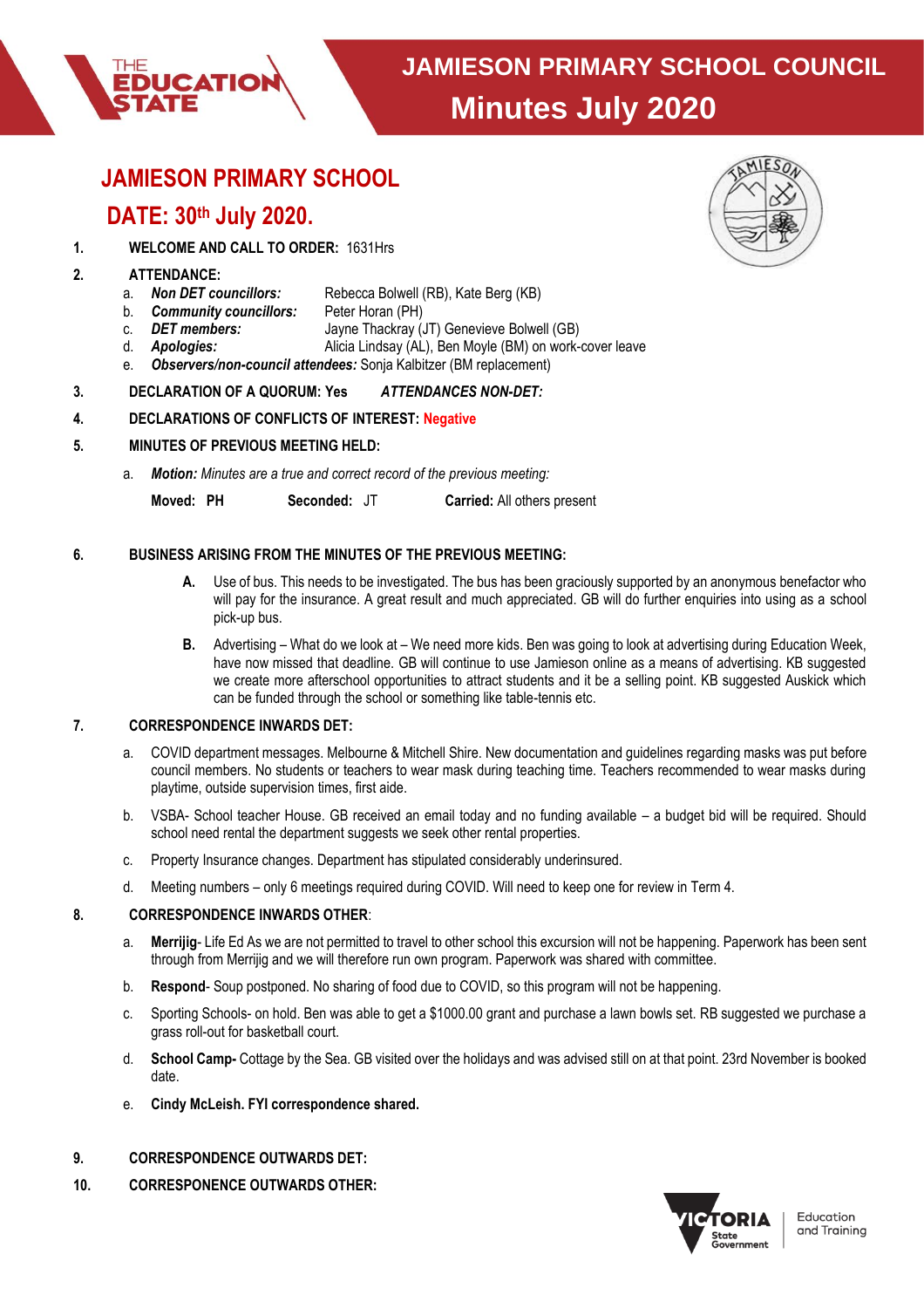

a. JPS letter to parents. COVID Term 3. Letter was sent out to all parent and GB shared copy with council.

## **11. EDUCATION & CURRICULUM:**

a. COP meetings and resources as well as online PD's coming thick and fast at this time. Mr Moyle has been attending all online meetings and PD.

# **12. GROUNDS & MAINTENANCE:**

- a) Grounds: Sue, Ben and Sonja. Bulbs popping up.
- b) Corrective actions taken on the uneven levels of pathways re. Mr. Moyle's ankle injury. Corners abutting paths filled in.
- c) Signs denying entry to stay, just in case DET locks us all down again. Will leave these on to deter people from entering.
- d) JT raised issue of maintenance of gas heaters. GB will follow-up.
- e) Grants
- i. PLC funding application successful \$2000. Ben's submission was used as an exemplar as an excellent submission.
- ii. NEVR support. \$190 to go towards Essential Assessment.
- iii. Greener Govt (Solar) grant. PH read paperwork and explained it is more of a loan that will need to be repaid. PH to look into this further.
- iv. Schools Minor Capital Works Fund –Major grant applied for. See document. Documents and plans presented to council by GB.14th August is closing date for submission.

## **13. EXCURSIONS REQUIRING SCHOOL COUNCIL APPROVAL: Nil**

## **14. EXCURSIONS REQUIRING REGIONL DIRECTOR'S APPROVAL: Nil**

**15. EXCURSIONS REQUIRING THE PRINCIPAL'S APPROVAL**: Nil Permission sought to conduct a 'Nature walk' to tie in with our investigation into invertebrates.

#### **Student Excursions and Events- Complete NIL**

#### **Staff Development & Meetings- Complete**

- a. Webex Principal briefings Wednesdays @ 8.00 a.m.
- b. BMW Network Webex meetings. July 23d & 28<sup>th</sup>.
- c. Communities of Practice (CoP) Numeracy & Literacy F-2 and 3-6. Running again due to Remote Learning.
- d. LearnEd modules Ben has completed 20 units on LearnEd for professional learning. GB has completed the Return-to-work coordinator module.
- e. Review coming in T4. Our reviewer is **Phillipa Morrison** of Monash (review company). Documentation presented and council members encouraged to take home to read and comment on. Most of the policies up to date.
- f. Respectful Relationships Webex or MPS  $27<sup>th</sup>$  July 2.30-4pm. Ben was unable to attend this meeting and GB was unable to logon to the seminar.
- g. Lyn Sharratt Webinar. July 28<sup>th</sup>. 9 a.m.-11.30. GB attended this on Wednesday. JPS looking at implementing many of the parameters and guidelines.

#### **Staff Development & Meetings- Coming Up.**

- 1. Area Meeting Aug. 6th . 8.30-12.00.
- 2. NESAY Aug. 6th . 11.30-1.30.
- 3. Emergency Management Plan. Tuesday 18<sup>th</sup> Aug. 12.30-2.30.